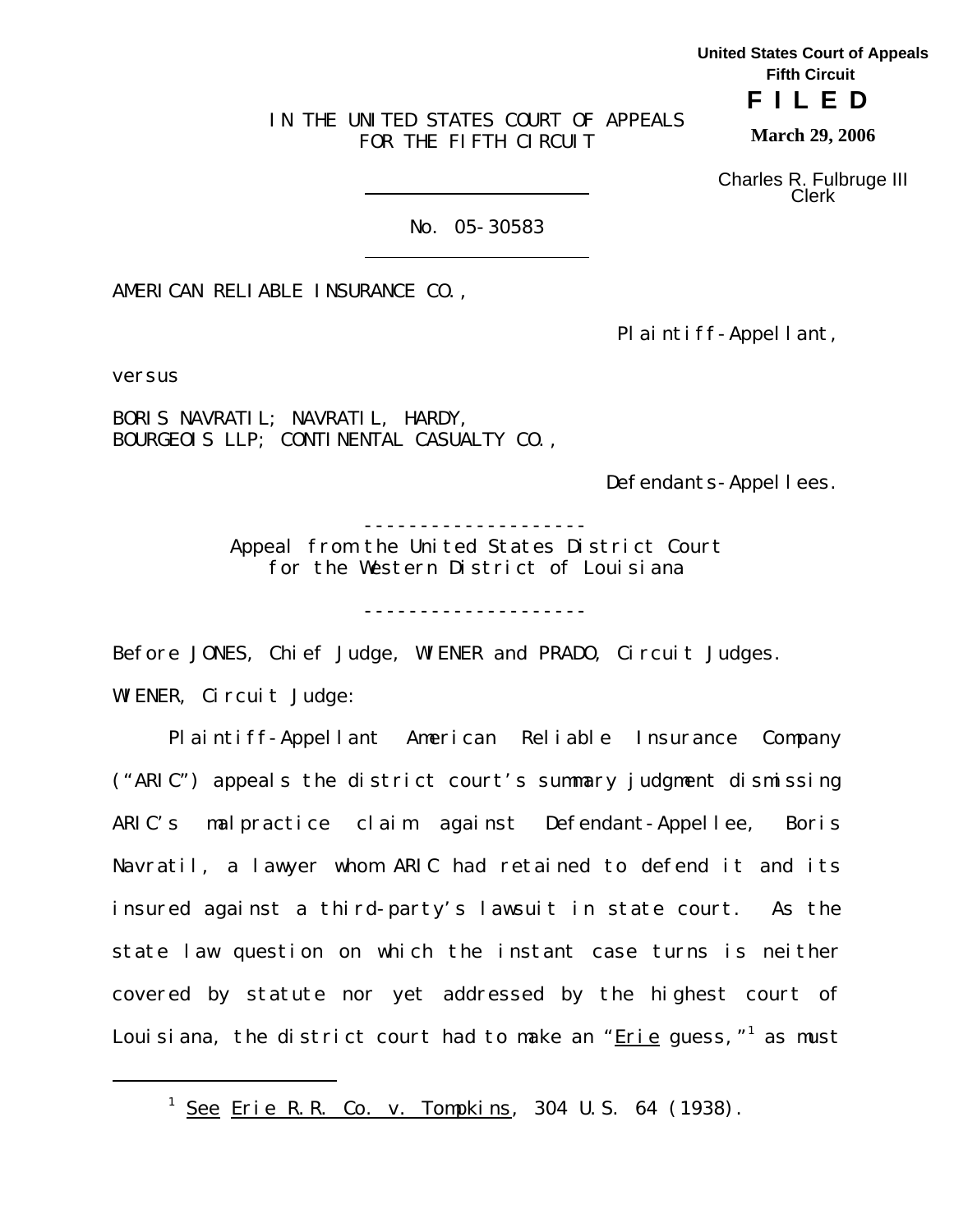we, <u>de novo</u>, on appeal. $^2$  We disagree with the district court's determination that Louisiana case law mandates dismissal of ARIC's claim on grounds of equitable estoppel. We therefore reverse the district court's summary judgment and remand for further consistent proceedings.

### I. FACTS AND PROCEEDINGS

ARIC retained Navratil to defend it and its insured, Eli Prudhomme, in a state court lawsuit. The action proceeded through a full merits trial that resulted in a jury verdict for the plaintiff, with damages assessed against Prudhomme and ARIC in solido for the policy limits of \$25,000, and additional damages against Prudhomme only for \$420,198.30. Following the verdict, Navratil wrote to ARIC, expressing his professional opinion that there were several legal arguments to be made on appeal that might reduce the quantum of the judgment or change the allocation of damages, and recommending an appeal. Navratil acknowledged in his letter that, given ARIC's \$25,000 policy limit and the unlikelihood of a complete reversal, an appeal probably would not directly benefit ARIC. Navratil went on to advise ARIC that it had a duty under state law to appeal the adverse judgment against its insured, even if ARIC would not directly benefit from an appeal. Even

<sup>&</sup>lt;sup>2</sup> See Salve Regina College v. Russell, 499 U.S. 225, 239-40 (1991).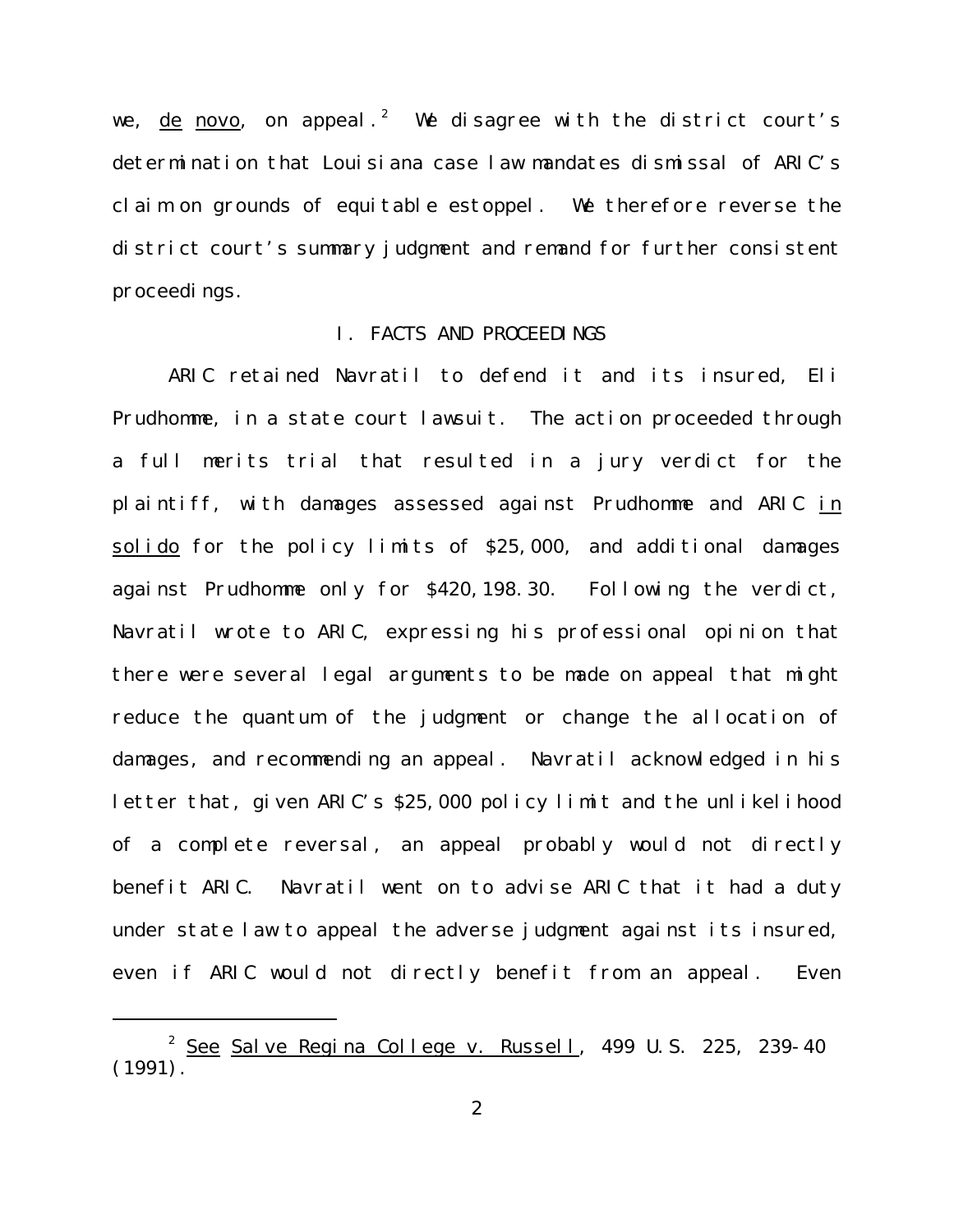before the verdict became a final judgment, however, ARIC terminated Navratil's representation.

Shortly thereafter, ARIC settled the state court case with the plaintiff for \$550,000, an amount that was greater than the jury award but apparently less than the total anticipated judgment against Prudhomme. $^3$  ARIC then filed this diversity action against Navratil in the district court, alleging malpractice in his handling of the Prudhomme case. Both sides filed motions for summary judgment.

The district court granted Navratil's motion and dismissed ARIC's malpractice claim with prejudice. In the absence of a Louisiana Supreme Court case on point or any state statutory authority, the district court expressly relied on <u>Gross v. Pieno</u>,<sup>4</sup> a decision of one among Louisiana's five intermediate courts of appeal, to hold as a matter of state law that ARIC's failure to appeal the jury verdict before voluntarily settling the state court case barred ARIC's suit against Navratil for malpractice in his handling of that case. ARIC appeals the district court's summary judgment.

 $^3$  Prudhomme's interest in the matter was severed by an assignment, release, and consent agreement with ARIC, which he signed in exchange for ARIC's assumption of liability for the full amount of the jury award.

<sup>4</sup> 04-820 (La. App. 5 Cir. 12/28/04); 892 So.2d 662.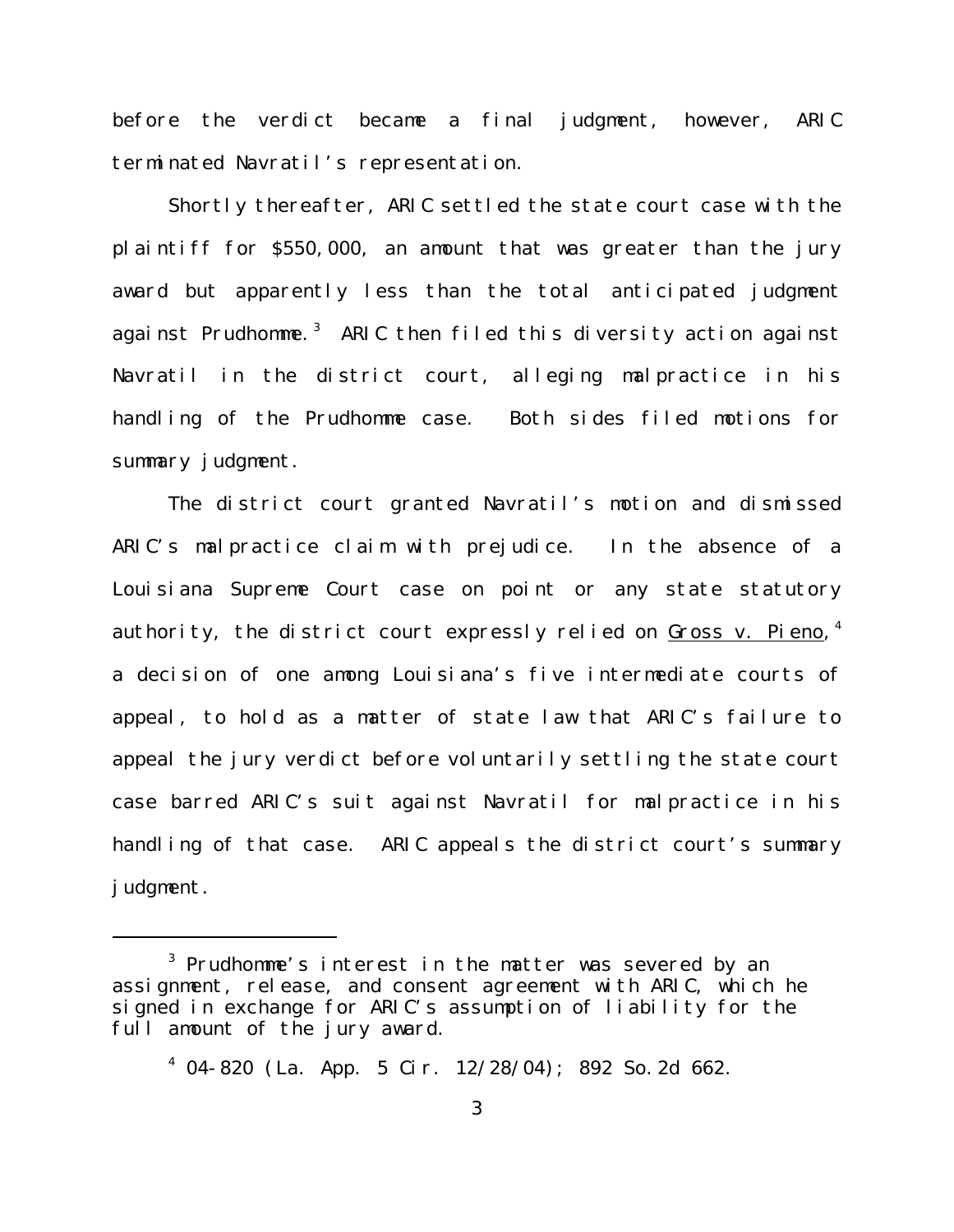#### II. STANDARD OF REVIEW

We review de novo a district court's grant of summary judgment.<sup>5</sup> We also review <u>de novo</u> a district court's determination of state law, granting no deference to its interpretation.<sup>6</sup>

# III. ANALYSIS

The district court, sitting in diversity, made an "Erie quess" in its effort to determine the applicable state law. In the absence of any controlling state statute or relevant decision of the Supreme Court of Louisiana, the district court appropriately turned to rulings of state appeal courts, here relying almost exclusively on the decision of one in <u>Pieno</u>.' We view as overly broad, however, the district court's reading of the Pieno decision as establishing an unconditional per se rule in Louisiana to the effect that a client's failure to pursue an appeal from an adverse

 $^5$  <u>Armstrong v. City of Dallas</u>, 997 F.2d 62, 65 (5th Cir. 1993).

 $^6$  <u>Salve Regina College</u>, 499 U.S. at 239-40.

<sup>7</sup> <u>See Terrebonne Parish Sch. Bd. v. Columbia Gulf</u> Transmission Co., 290 F.3d 303, 317 (5th Cir. 2002) (decisions of the intermediate state courts are "not to be disregarded by a federal court unless it is convinced by other persuasive data that the highest court of the state would decide otherwise"). We note that the Louisiana Supreme Court declined review in Pieno, as well as in the Murphy case on which Pieno relied. Gross v. Pieno, 2005-0218 (La. 04/22/05); 899 So.2d 582 (unpublished) (denying writ); Murphy v. Gilsbar, Inc., 2002-0205 (La. App. 1 Cir. 12/31/02); 834 So.2d 669, writ denied, 2003-0676 (La. 05/30/03); 845 So.2d 1057.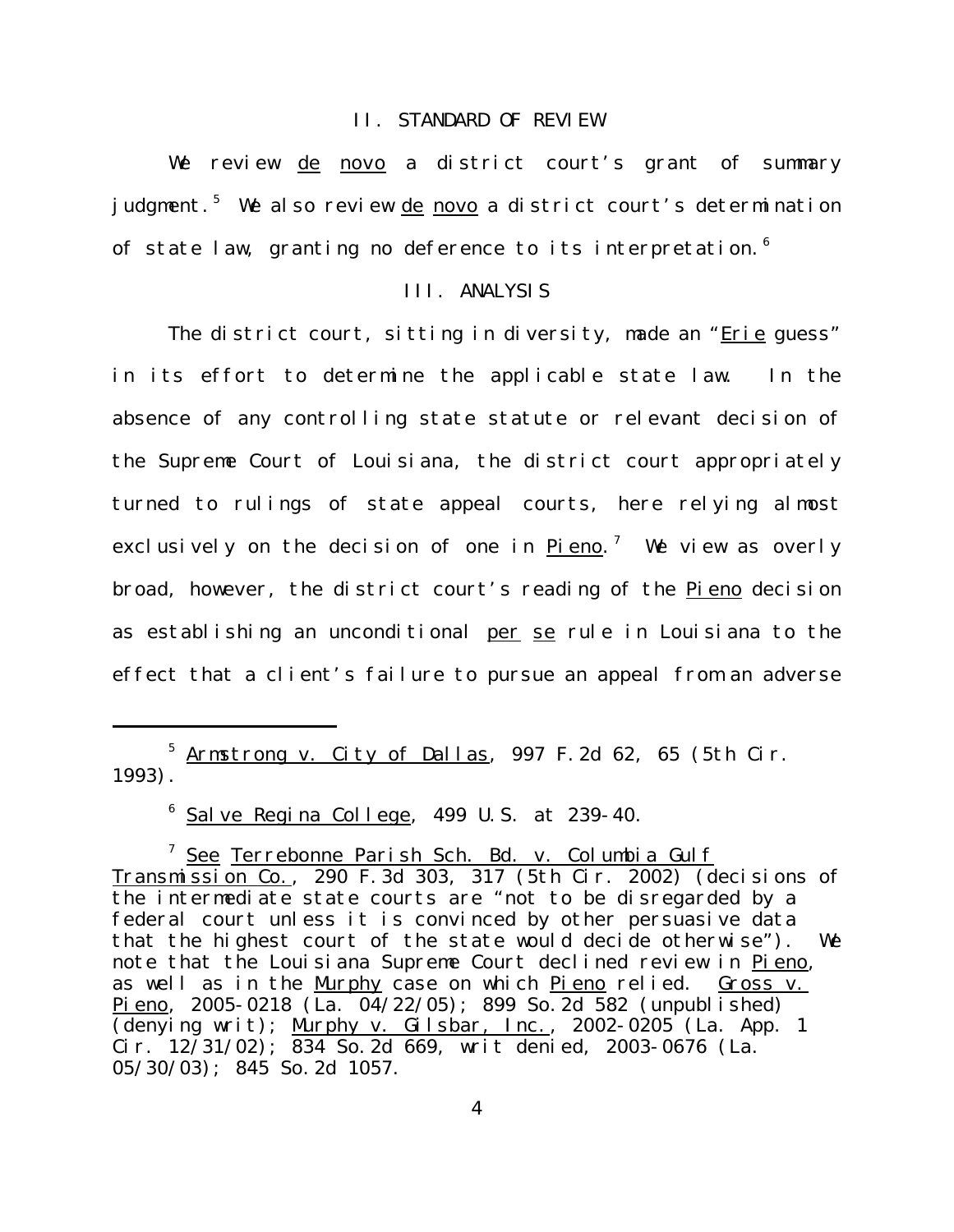judgment absolutely bars such a client from bringing a malpractice suit against the attorney. We are instead convinced that were the Supreme Court of Louisiana to decide this as a case of first impression today, it would distinguish Pieno and hold that ARIC's settlement of the underlying case did not have the preclusive effect of barring the client from bringing an independent action for legal malpractice. Stated differently, we do not believe that the highest court of the State would establish a per se bar that would ipso facto block the bringing of such a suit in every claim of legal malpractice.

### A. Pieno Does Not Require Dismissal In This Case

In Pieno, the attorney for the plaintiffs in the underlying lawsuit failed to take any steps in the prosecution of that action for three years, after which the defendants successfully filed a motion for summary judgment resulting in dismissal of the case on grounds of abandonment. Shortly thereafter, the plaintiffs' attorney filed a motion to set aside the dismissal and requested a hearing, which request was granted. While the hearing was pending, the plaintiffs' attorney engaged in settlement negotiations with the defendants, but before he could proceed further he was fired by the plaintiffs. They proceeded to settle their lawsuit directly with the defendants, then sued their former attorney for malpractice. In defending the malpractice claim, the lawyer argued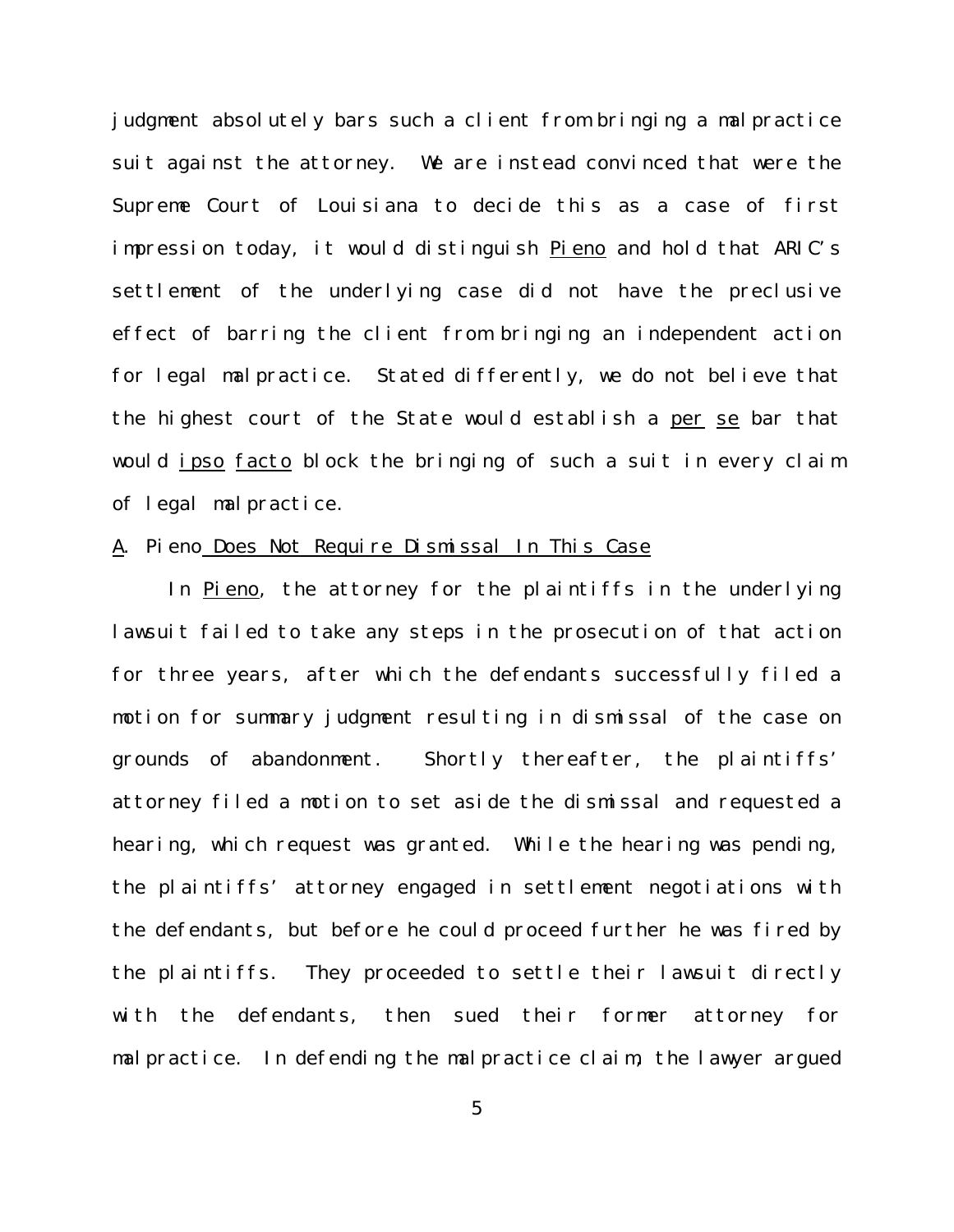that, because his former clients had settled the matter without allowing the hearing to take place on the issue of abandonment, they were equitably estopped from pursuing a malpractice claim against him. The state appeal court agreed, stating that "the plaintiffs, by failing to participate in the hearing on the abandonment motion, precluded the opportunity to litigate the abandonment issue."<sup>8</sup> The appeal court reasoned that the trial court had been denied the opportunity to consider the fired attorney's legal explanation for not taking action on the case, or to consider whether the defendants, who were willing to settle while reconsideration was pending, might have waived the issue of abandonment.<sup>9</sup>

This case is readily distinguished from **Pieno**. Unlike the attorney in Pieno, who was deprived of any opportunity to absolve himself of fault on the liminal issue of abandonment, Navratil proceeded all the way through a merits jury trial to a resounding defeat and a large jury award against his clients. The proceedings in Pieno were cut short by the clients' settlement before the pretrial hearing on abandonment could even be held, thus making it impossible for any court to determine whether the attorney had in

<sup>&</sup>lt;sup>8</sup> 892 So. 2d at 665.

<sup>&</sup>lt;sup>9</sup> <u>Id.</u> at 665-66.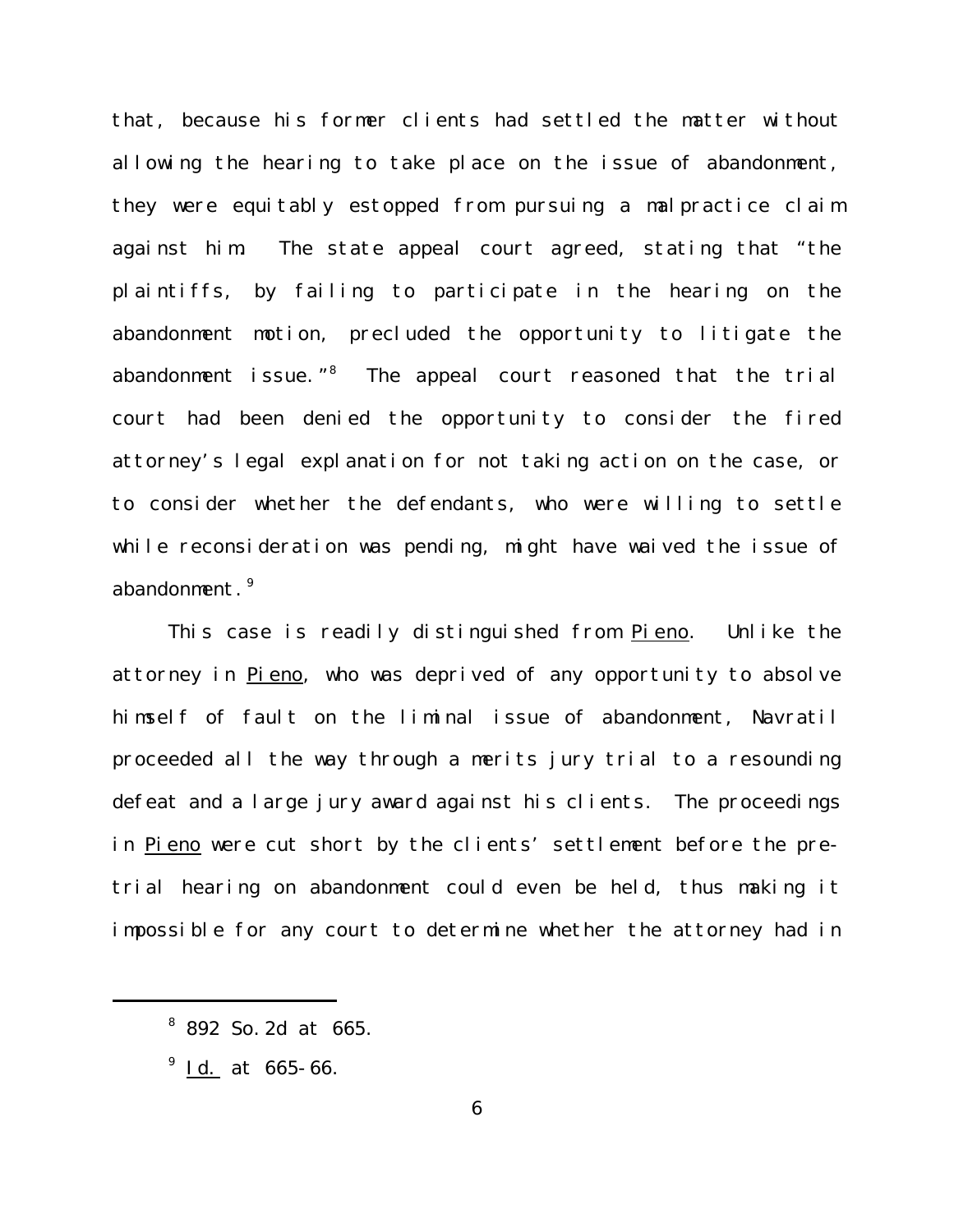fact caused any harm to his clients. In stark contrast, any professional malpractice Navratil might have committed in his handling of Prudhomme's case all the way to verdict can be determined with certainty from the record of the extensive state court proceedings. Undoubtedly, that record is much more fully developed and extensive than was the record in Pieno, which could have contained nothing substantially more than the three-year-old original petition and some preliminary pleadings filed shortly before summary judgment.

Navratil argues that this case is indistinguishable from Pieno because there is no substantive difference between summary judgments and judgments rendered after trial; both have the effect of adjudicating the rights of the parties, and if not appealed, become final, definitive, and binding judgments. The logic of this argument is flawed and misses the point. The appeal court in Pieno recognized that the proceedings in the clients' case had not definitively ended, whether by summary judgment or trial verdict, when the clients settled. At the heart of the decision in Pieno was the state appeal court's view that it was the clients' settlement that terminated the litigation; it was not the adverse summary judgment, which might have been set aside following the hearing that would have taken place but for the clients'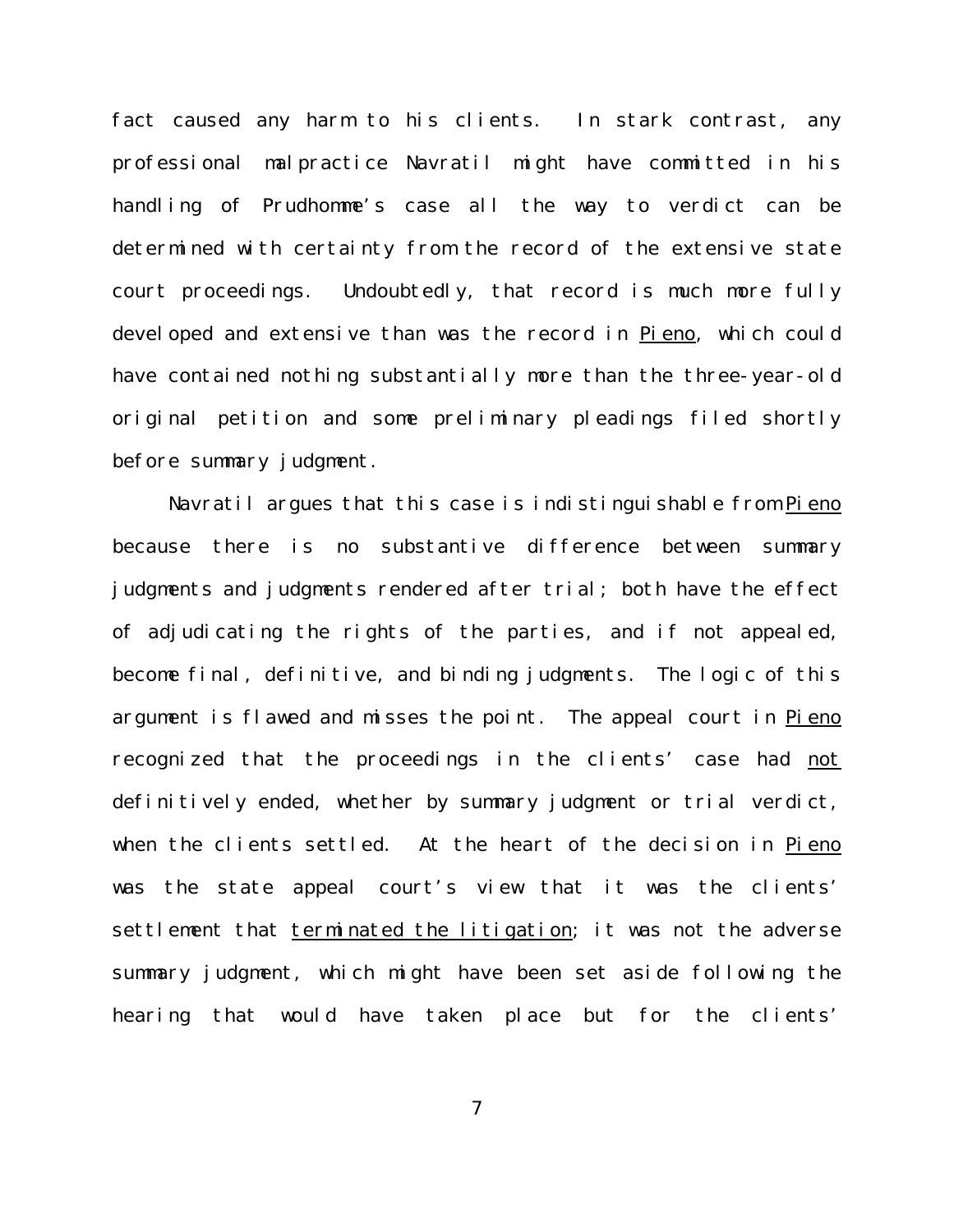settlement.<sup>10</sup> The issue of abandonment was still before the state trial court and the proceedings were still open. Notably, there was as yet no merits judgment. Contrary to the suggestion of Navratil's argument, there is no indication that the Pieno court would have applied equitable estoppel to bar a malpractice action against the attorney if the judgment in that case had been final.

The state appellate court in Pieno was most concerned with the fact that there had been no hearing at all on the issue of abandonment; that because of the client's independent settlement, the attorney was denied the opportunity to remedy any deficiency in his representation of the client, which in fact might not have been deficient at all. As the Pieno trial court remarked, "we'll never know because the Grosses decided to take a check rather than attend the [h]earing."<sup>11</sup> Not so here: Navratil's entire performance as defense counsel for ARIC and Prudhomme can be evaluated from the record of the state trial court proceedings, which were not cut short by a premature settlement with the opposing party but went all the way to a final judgment on a jury verdict. There is a palpable difference between what was important in Pieno and what

 $10$  See id. at 664-65 ("the original judgment of abandonment was set for a hearing. ... [P]laintiffs chose not to move forward with that hearing. ... [I]t was this settlement that terminated the litigation in the underlying suit.").

 $11$  Id. at 665.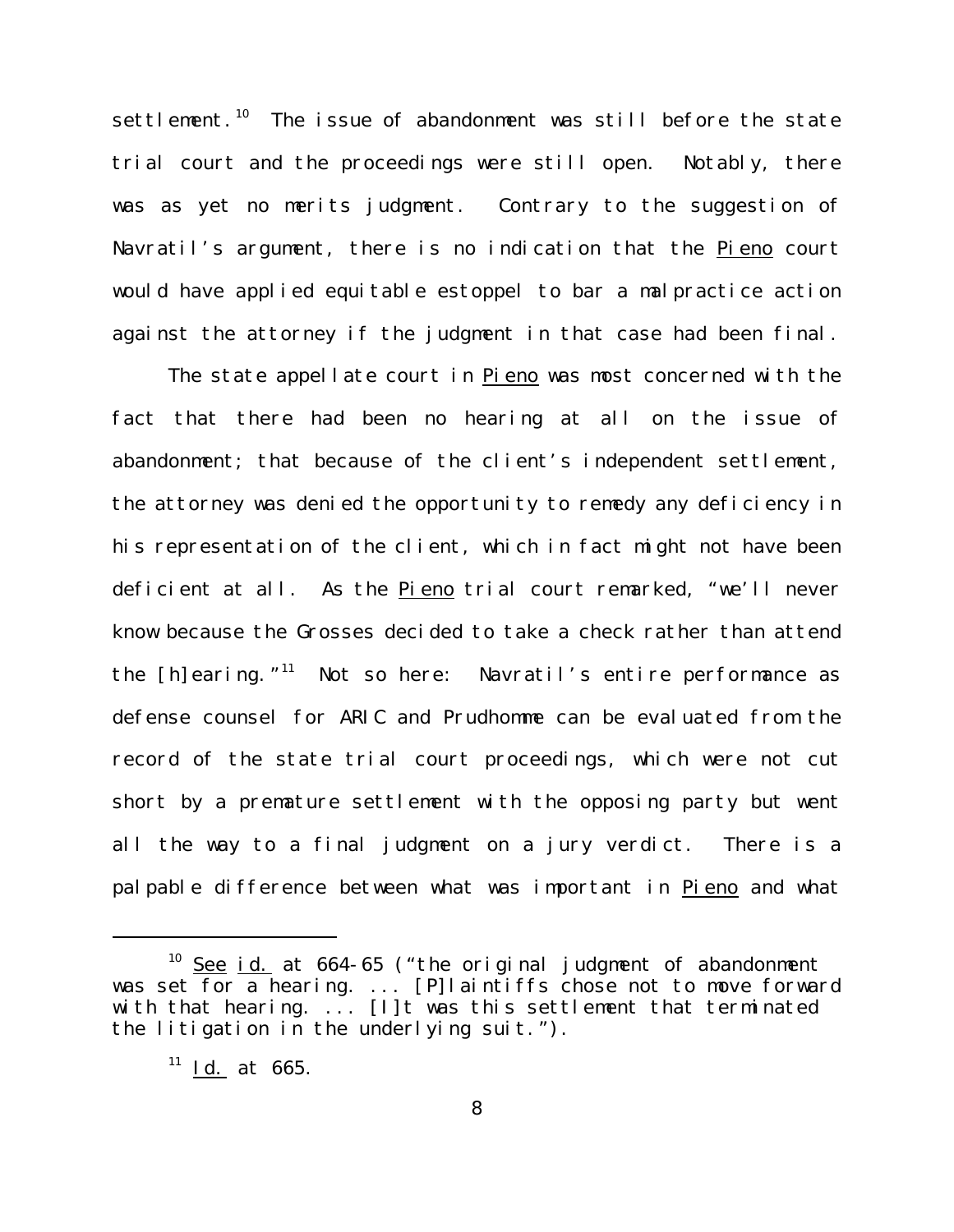happened in this case. We conclude that the district court read <u>Pieno</u> too broadly in extending its holding to this case.<sup>12</sup>

## B. Equitable Estoppel

A federal court sitting in diversity must distinguish intermediate state appellate court precedent, especially when (as here) it is sparse, before predicting how the state's highest court would rule if presented with the same facts for the first time.<sup>13</sup> As our review of the district court's interpretation of state law is de novo, our contrary Erie-guess will supplant that of the district court.<sup>14</sup> We do not believe that the Supreme Court of Louisiana, or even the intermediate appellate court that decided Pieno, would apply equitable estoppel under the instant facts. As we are not convinced that the Supreme Court of Louisiana would

 $12$  We note that Soderquist v. Kramer, 595 So. 2d 825 (La. App. 2 Cir. 1992), on which ARIC relies, is equally distinguishable: That case involved a settlement agreement signed at the attorney's urging which purported to release the attorney from any claim of malpractice; and the appeal court's decision was grounded in the Louisiana Rules of Professional Conduct. Soderquist has no bearing on this case.

<sup>&</sup>lt;sup>13</sup> See Hall v. White, Getgey, Meyer & Co., LPA, 347 F.3d 576, 586-87 (5th Cir. 2003) (rejecting party's reliance on state court decision that was distinguishable from the facts at issue, predicting that the state Supreme Court would not apply it to the facts presented).

<sup>&</sup>lt;sup>14</sup> See Salve Regina College, 499 U.S. at 239-40 (emphasizing that appellate review of a district court's determination of state law is de novo and is without any deference to the district court).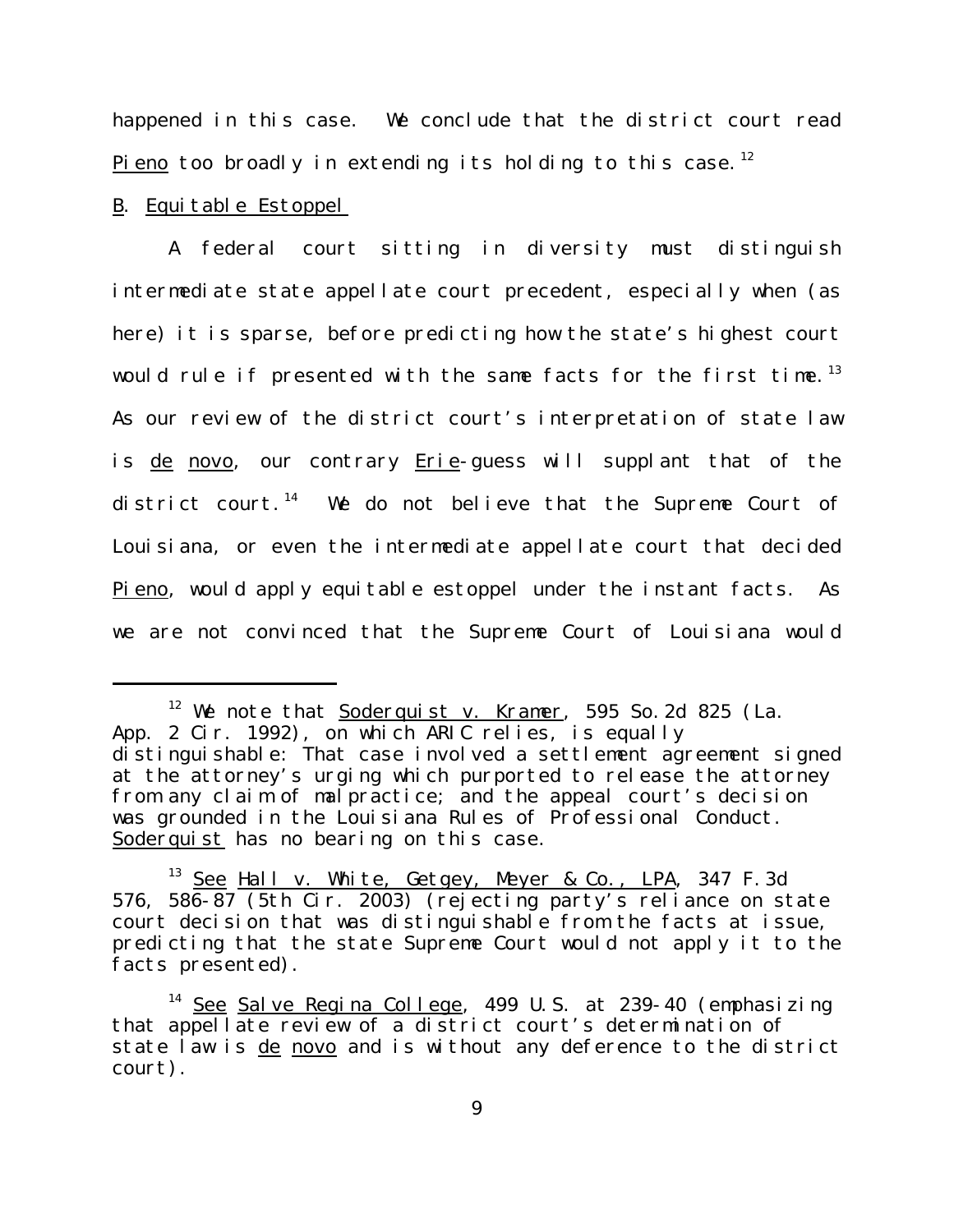require a client in ARIC's shoes to appeal an adverse judgment in a fully litigated case as a suspensive condition (condition precedent) to suing the attorney who handled and tried that very case, all the way to verdict, we reverse the summary judgment dismissal of ARIC's malpractice suit against Navratil.

Although as a general principle, a client has a duty to mitigate damages caused by its attorney's malpractice, such a duty cannot require the client to undertake measures that are unreasonable, impractical, or disproportionately expensive considering all of the circumstances.<sup>15</sup> ARIC rightly notes that interpreting Pieno to require a client to take and pursue an appeal as a prerequisite to suing its attorney for malpractice would be tantamount to forcing the client to file and pursue such an appeal all the way to the United States Supreme Court, at great expense to both the client and the courts, regardless of the merits of the appeal. Moreover, such an immutable rule could cause the client to miss a favorable but fleeting opportunity to make a financially favorable settlement; and settlement may often be a better method of damage mitigation than is appeal. We cannot imagine that Louisiana's highest court would impose such a rigid, blanket requirement; neither do we read that state's sparse appellate

<sup>&</sup>lt;sup>15</sup> See 3 Ronald E. Mallen & Jeffrey M. Smith, Legal Malpractice § 20.21 (2006).